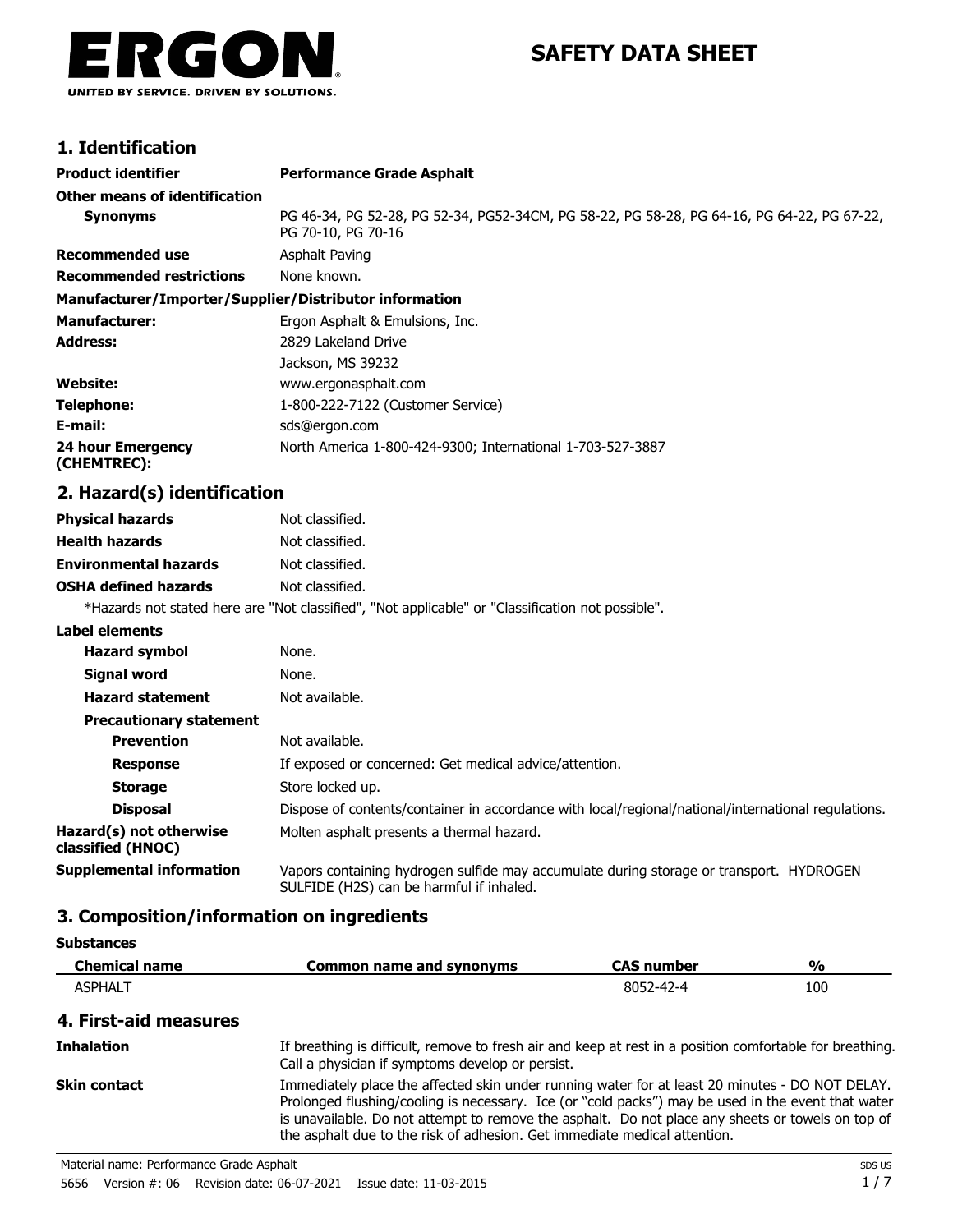| Eye contact                                                         | Immediately flush eyes with plenty of water for at least 15 minutes. Remove contact lenses, if<br>present and easy to do. Continue rinsing. Get medical attention or advice.                                                                             |
|---------------------------------------------------------------------|----------------------------------------------------------------------------------------------------------------------------------------------------------------------------------------------------------------------------------------------------------|
| <b>Ingestion</b>                                                    | Rinse mouth. DO NOT induce vomiting. Get medical attention immediately. If ingestion of a large<br>amount does occur, call a poison control center immediately.                                                                                          |
| <b>Most important</b><br>symptoms/effects, acute and<br>delayed     | Potential for severe thermal burns.                                                                                                                                                                                                                      |
| 5. Fire-fighting measures                                           |                                                                                                                                                                                                                                                          |
| Suitable extinguishing media                                        | Extinguish with foam, carbon dioxide, dry powder or water fog.                                                                                                                                                                                           |
| Unsuitable extinguishing<br>media                                   | Do not use a solid water stream as it may scatter and spread fire.                                                                                                                                                                                       |
| <b>Specific hazards arising from</b><br>the chemical                | Irritating and toxic gases or fumes may be released during a fire.                                                                                                                                                                                       |
| Special protective equipment<br>and precautions for<br>firefighters | Firefighters must use standard protective equipment including flame retardant coat, helmet with<br>face shield, gloves, rubber boots, and in enclosed spaces, SCBA. Structural firefighters protective<br>clothing will only provide limited protection. |
| <b>Fire fighting</b><br>equipment/instructions                      | ALWAYS stay away from tanks engulfed in flame. Fight fire from maximum distance or use<br>unmanned hose holders or monitor nozzles. Move containers from fire area if you can do so without                                                              |

**Specific methods**

### **6. Accidental release measures**

water spray.

| <b>Personal precautions,</b><br>protective equipment and<br>emergency procedures | Keep unnecessary personnel away. Ventilate closed spaces before entering them. Do not touch<br>damaged containers or spilled material unless wearing appropriate protective clothing.                                                                                                                                                  |
|----------------------------------------------------------------------------------|----------------------------------------------------------------------------------------------------------------------------------------------------------------------------------------------------------------------------------------------------------------------------------------------------------------------------------------|
| <b>Methods and materials for</b><br>containment and cleaning up                  | Dike far ahead of spill for later disposal. Ventilate area and avoid breathing vapors or mist. For large<br>spills, dike far ahead of liquid spill for later disposal. Do not release into sewers or waterways. Allow<br>spilled material to solidify and scrape up with shovels into a suitable container for recycle or<br>disposal. |
| <b>Environmental precautions</b>                                                 | Not available.                                                                                                                                                                                                                                                                                                                         |
| 7. Handling and storage                                                          |                                                                                                                                                                                                                                                                                                                                        |
|                                                                                  | <b>Dreasutions for esta hondling</b> Avoid contact with molton material Hydrogen sulfide a very bigbly toxic gas may be present with                                                                                                                                                                                                   |

risk. In the event of fire, cool tanks with water spray. Use of foam or water may cause frothing.

In the event of fire and/or explosion do not breathe fumes. In the event of fire, cool tanks with

Avoid contact with molten material. Hydrogen sulfide, a very highly toxic gas, may be present with this material. Keep face clear of tank and/or tank car openings. Do not add water to hot product. This may result in frothing of the mixture causing hot asphalt to overflow the container. **Precautions for safe handling** Prevent electrostatic charge build-up by using common bonding and grounding techniques. Store in a well-ventilated place. It is recommended that the storage temperature never exceed 350°F. **Conditions for safe storage, including any incompatibilities**

### **8. Exposure controls/personal protection**

#### **Occupational exposure limits**

| US. OSHA Table Z-2 (29 CFR 1910.1000)                      |             |                    |                 |  |
|------------------------------------------------------------|-------------|--------------------|-----------------|--|
| <b>Components</b>                                          | <b>Type</b> | <b>Value</b>       |                 |  |
| HYDROGEN SULFIDE (CAS<br>7783-06-4)                        | Ceiling     | 20 ppm             |                 |  |
| <b>US. ACGIH Threshold Limit Values</b><br><b>Material</b> | <b>Type</b> | <b>Value</b>       | Form            |  |
| Performance Grade Asphalt                                  | <b>TWA</b>  | $0.5 \text{ mg/m}$ | Inhalable fume. |  |
| <b>Components</b>                                          | <b>Type</b> | <b>Value</b>       | Form            |  |
| ASPHALT (CAS 8052-42-4)                                    | <b>TWA</b>  | $0.5 \text{ mg/m}$ | Inhalable fume. |  |
| <b>HYDROGEN SULFIDE (CAS</b><br>7783-06-4)                 | <b>STEL</b> | 5 ppm              |                 |  |
|                                                            | <b>TWA</b>  | 1 ppm              |                 |  |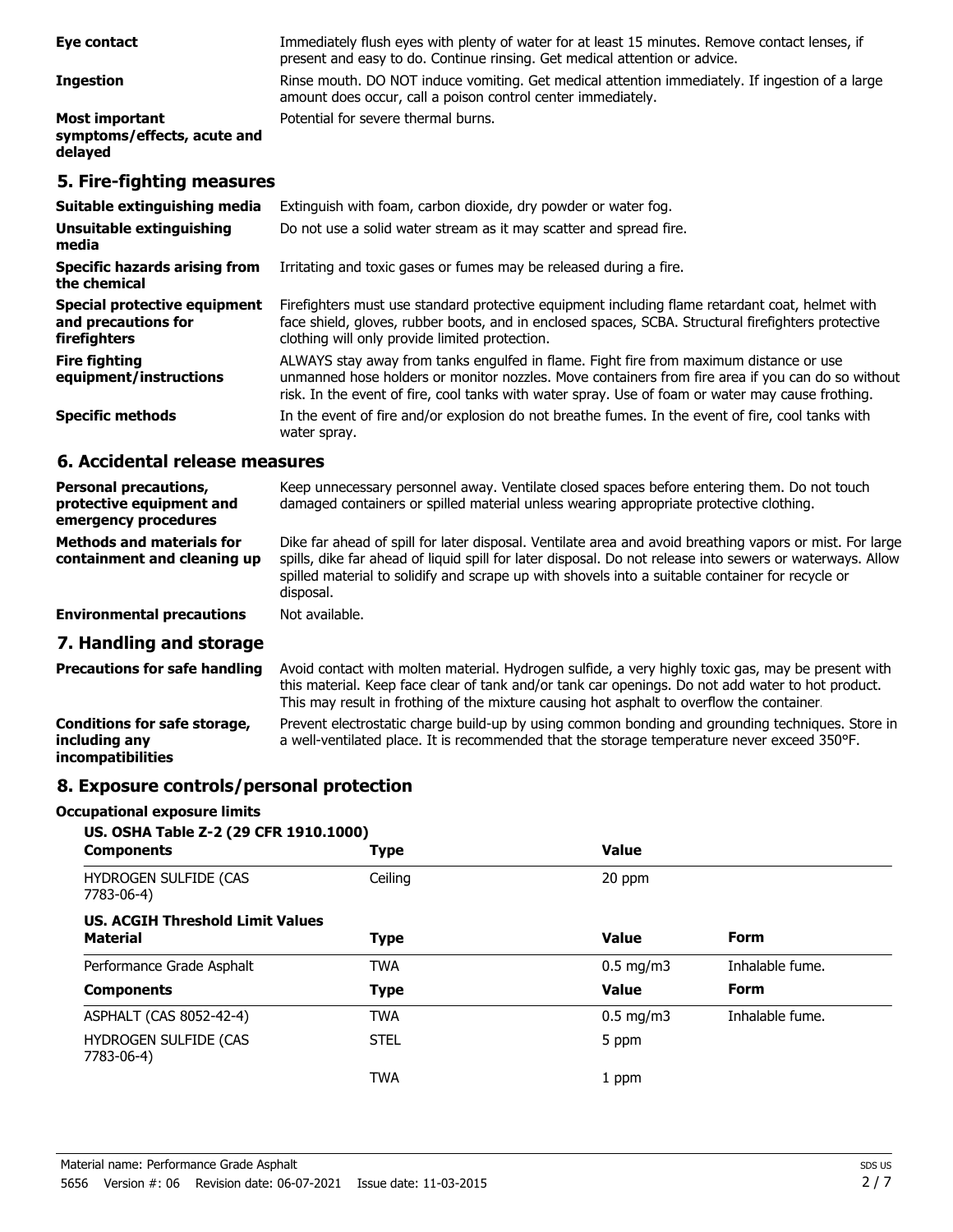| US. NIOSH: Pocket Guide to Chemical Hazards<br><b>Material</b> | <b>Type</b>                                                                                                                                                                                                                 | <b>Value</b>                                                                                        | <b>Form</b> |  |  |
|----------------------------------------------------------------|-----------------------------------------------------------------------------------------------------------------------------------------------------------------------------------------------------------------------------|-----------------------------------------------------------------------------------------------------|-------------|--|--|
| Performance Grade Asphalt                                      | Ceiling                                                                                                                                                                                                                     | $5$ mg/m $3$                                                                                        | Fume.       |  |  |
| <b>Components</b>                                              | <b>Type</b>                                                                                                                                                                                                                 | <b>Value</b>                                                                                        | <b>Form</b> |  |  |
| ASPHALT (CAS 8052-42-4)                                        | Ceiling                                                                                                                                                                                                                     | 5 mg/m $3$                                                                                          | Fume.       |  |  |
| HYDROGEN SULFIDE (CAS<br>7783-06-4)                            | Ceiling                                                                                                                                                                                                                     | 15 mg/m3                                                                                            |             |  |  |
|                                                                |                                                                                                                                                                                                                             | 10 ppm                                                                                              |             |  |  |
| <b>Biological limit values</b>                                 | No biological exposure limits noted for the ingredient(s).                                                                                                                                                                  |                                                                                                     |             |  |  |
| <b>Appropriate engineering</b><br><b>controls</b>              | Provide adequate ventilation, including appropriate local extraction, to ensure that the defined<br>occupational exposure limit is not exceeded.                                                                            |                                                                                                     |             |  |  |
|                                                                | Individual protection measures, such as personal protective equipment                                                                                                                                                       |                                                                                                     |             |  |  |
| Eye/face protection                                            | Safety glasses. Wear face shield if there is risk of splashes.                                                                                                                                                              |                                                                                                     |             |  |  |
| <b>Skin protection</b>                                         |                                                                                                                                                                                                                             |                                                                                                     |             |  |  |
| <b>Hand protection</b>                                         | wear gauntlet style gloves.                                                                                                                                                                                                 | Thermally protective, chemical resistant gloves are recommended. If contact with forearms is likely |             |  |  |
| <b>Other</b>                                                   | clothing.                                                                                                                                                                                                                   | Normal work clothing (long sleeved shirts and long pants) is recommended. Wear 100% cotton          |             |  |  |
| <b>Respiratory protection</b>                                  | When workers are facing concentrations above the exposure limit they must use appropriate<br>certified respirators.                                                                                                         |                                                                                                     |             |  |  |
| <b>Thermal hazards</b>                                         | During product use, there is a risk of thermal burns.                                                                                                                                                                       |                                                                                                     |             |  |  |
| <b>General hygiene</b><br>considerations                       | Always observe good personal hygiene measures, such as washing after handling the material and<br>before eating, drinking, and/or smoking. Routinely wash work clothing and protective equipment to<br>remove contaminants. |                                                                                                     |             |  |  |

# **9. Physical and chemical properties**

| <b>Appearance</b>                                | Brown to black in color.          |
|--------------------------------------------------|-----------------------------------|
| <b>Physical state</b>                            | Liquid.                           |
| <b>Form</b>                                      | Semi-solid at ambient temperature |
| <b>Color</b>                                     | Black.                            |
| Odor                                             | Tar-like                          |
| <b>Odor threshold</b>                            | Not available.                    |
| pH                                               | Not available.                    |
| <b>Melting point/freezing point</b>              | Not available.                    |
| Initial boiling point and<br>boiling range       | > 700 °F (> 371.11 °C)            |
| <b>Flash point</b>                               | > 446.0 °F (> 230.0 °C) Open Cup  |
| <b>Evaporation rate</b>                          | Not available.                    |
| Flammability (solid, gas)                        | Not available.                    |
| Upper/lower flammability or explosive limits     |                                   |
| Flammability limit - lower Not available.<br>(%) |                                   |
| <b>Flammability limit -</b><br>upper $(\% )$     | Not available.                    |
| <b>Explosive limit - lower</b><br>(9/6)          | Not available.                    |
| <b>Explosive limit - upper</b><br>(9/6)          | Not available.                    |
| Vapor pressure                                   | $< 1$ mm Hg at 70°F               |
| <b>Vapor density</b>                             | > 5                               |
| <b>Relative density</b>                          | $0.96 - 1.06$                     |
| Solubility(ies)                                  |                                   |
| <b>Solubility (water)</b>                        | Insoluble                         |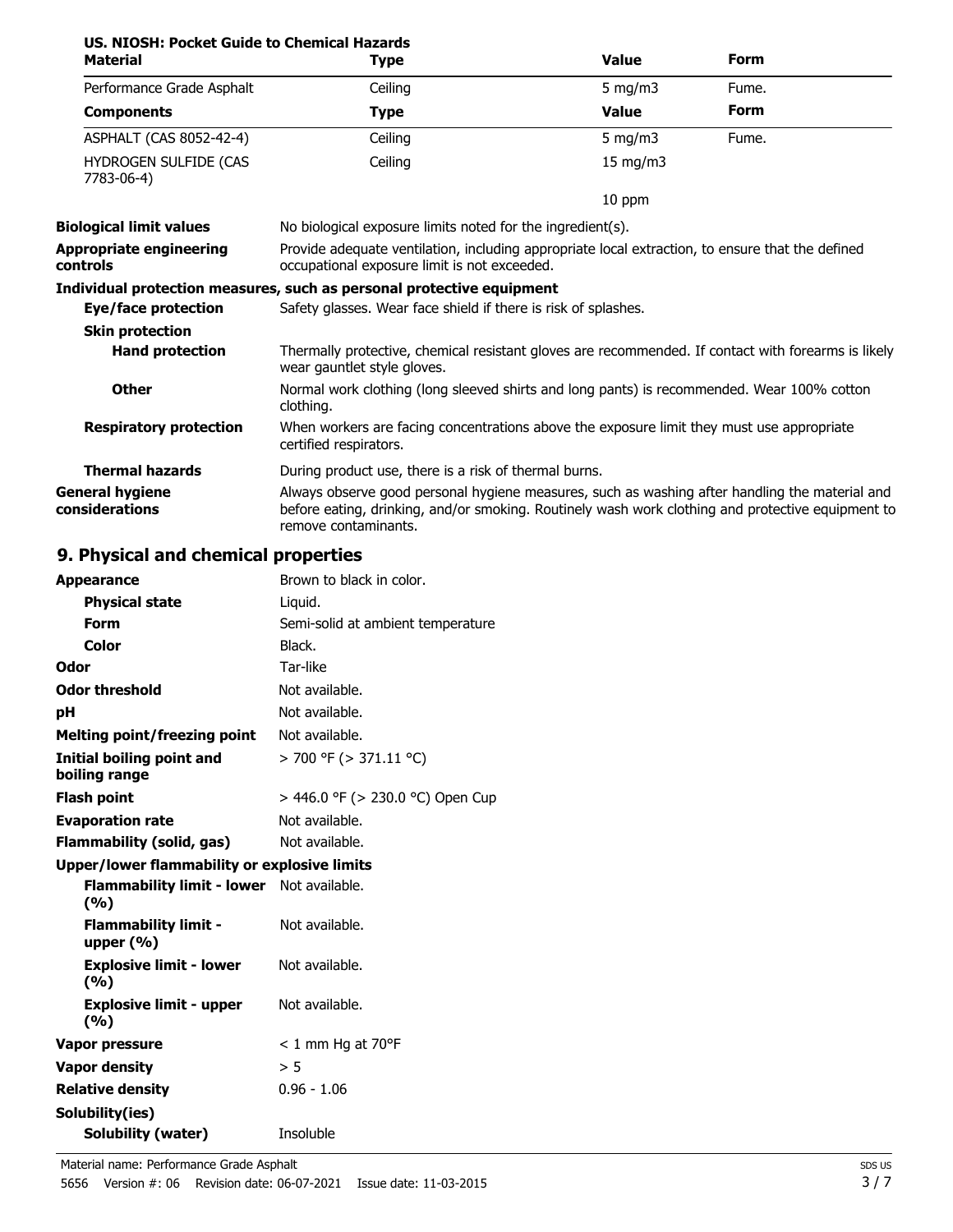| <b>Partition coefficient</b><br>(n-octanol/water) | Not available.              |
|---------------------------------------------------|-----------------------------|
| <b>Auto-ignition temperature</b>                  | $>$ 700 °F ( $>$ 371.11 °C) |
| <b>Decomposition temperature</b>                  | Not available.              |
| <b>Viscosity</b>                                  | Not available.              |
| <b>Other information</b>                          |                             |
| <b>Specific gravity</b>                           | 1.01                        |

# **10. Stability and reactivity**

| <b>Reactivity</b>                            | The product is stable and non-reactive under normal conditions of use, storage and transport                                                              |
|----------------------------------------------|-----------------------------------------------------------------------------------------------------------------------------------------------------------|
| <b>Chemical stability</b>                    | Stable under normal temperature conditions.                                                                                                               |
| <b>Possibility of hazardous</b><br>reactions | Hazardous polymerization does not occur.                                                                                                                  |
| <b>Conditions to avoid</b>                   | Do not overheat product.                                                                                                                                  |
| <b>Incompatible materials</b>                | Strong oxidizing agents.                                                                                                                                  |
| <b>Hazardous decomposition</b><br>products   | Upon decomposition, this product may yield sulfur dioxide, carbon monoxide, carbon dioxide and/or<br>low molecular weight hydrocarbons. Hydrogen sulfide. |

# **11. Toxicological information**

# **Information on likely routes of exposure**

| <b>Inhalation</b>                                                                  | May cause irritation to the respiratory system.                                                                                                                                                                                                                                                                                                                                                                                             |  |  |  |
|------------------------------------------------------------------------------------|---------------------------------------------------------------------------------------------------------------------------------------------------------------------------------------------------------------------------------------------------------------------------------------------------------------------------------------------------------------------------------------------------------------------------------------------|--|--|--|
| <b>Skin contact</b>                                                                | Molten material will produce thermal burns.                                                                                                                                                                                                                                                                                                                                                                                                 |  |  |  |
| <b>Eve contact</b>                                                                 | Molten material will produce thermal burns.                                                                                                                                                                                                                                                                                                                                                                                                 |  |  |  |
| <b>Ingestion</b>                                                                   | Causes digestive tract burns.                                                                                                                                                                                                                                                                                                                                                                                                               |  |  |  |
| Symptoms related to the<br>physical, chemical and<br>toxicological characteristics | Not available.                                                                                                                                                                                                                                                                                                                                                                                                                              |  |  |  |
| <b>Information on toxicological effects</b>                                        |                                                                                                                                                                                                                                                                                                                                                                                                                                             |  |  |  |
| <b>Acute toxicity</b>                                                              | Not available.                                                                                                                                                                                                                                                                                                                                                                                                                              |  |  |  |
| <b>Skin corrosion/irritation</b>                                                   | Not available.                                                                                                                                                                                                                                                                                                                                                                                                                              |  |  |  |
| Serious eye damage/eye<br><b>irritation</b>                                        | Not available.                                                                                                                                                                                                                                                                                                                                                                                                                              |  |  |  |
| Respiratory or skin sensitization                                                  |                                                                                                                                                                                                                                                                                                                                                                                                                                             |  |  |  |
| <b>Respiratory sensitization</b>                                                   | Not available.                                                                                                                                                                                                                                                                                                                                                                                                                              |  |  |  |
| <b>Skin sensitization</b>                                                          | Not available.                                                                                                                                                                                                                                                                                                                                                                                                                              |  |  |  |
| <b>Germ cell mutagenicity</b>                                                      | Not available.                                                                                                                                                                                                                                                                                                                                                                                                                              |  |  |  |
| Carcinogenicity                                                                    | IARC: occupational exposures to straight-run bitumens and their emissions during road paving are<br>"possibly carcinogenic to humans" (Group 2B). Contains polycyclic aromatic compounds (PACs).<br>Prolonged and/or repeated skin contact with certain PACs has been shown to cause skin cancer.<br>Prolonged and/or repeated exposures by inhalation of certain PACs may also cause cancer of the<br>lung and of other sites of the body. |  |  |  |
|                                                                                    | <b>IARC Monographs. Overall Evaluation of Carcinogenicity</b>                                                                                                                                                                                                                                                                                                                                                                               |  |  |  |
| ASPHALT (CAS 8052-42-4)<br>Not regulated.                                          | 2B Possibly carcinogenic to humans.<br>OSHA Specifically Regulated Substances (29 CFR 1910.1001-1052)                                                                                                                                                                                                                                                                                                                                       |  |  |  |
|                                                                                    | US. National Toxicology Program (NTP) Report on Carcinogens                                                                                                                                                                                                                                                                                                                                                                                 |  |  |  |
| Not listed.                                                                        |                                                                                                                                                                                                                                                                                                                                                                                                                                             |  |  |  |
| <b>Reproductive toxicity</b>                                                       | Not available.                                                                                                                                                                                                                                                                                                                                                                                                                              |  |  |  |
| <b>Specific target organ toxicity</b><br>- single exposure                         | Not available.                                                                                                                                                                                                                                                                                                                                                                                                                              |  |  |  |
| Specific target organ toxicity<br>- repeated exposure                              | Not available.                                                                                                                                                                                                                                                                                                                                                                                                                              |  |  |  |
| <b>Aspiration hazard</b>                                                           | Not available.                                                                                                                                                                                                                                                                                                                                                                                                                              |  |  |  |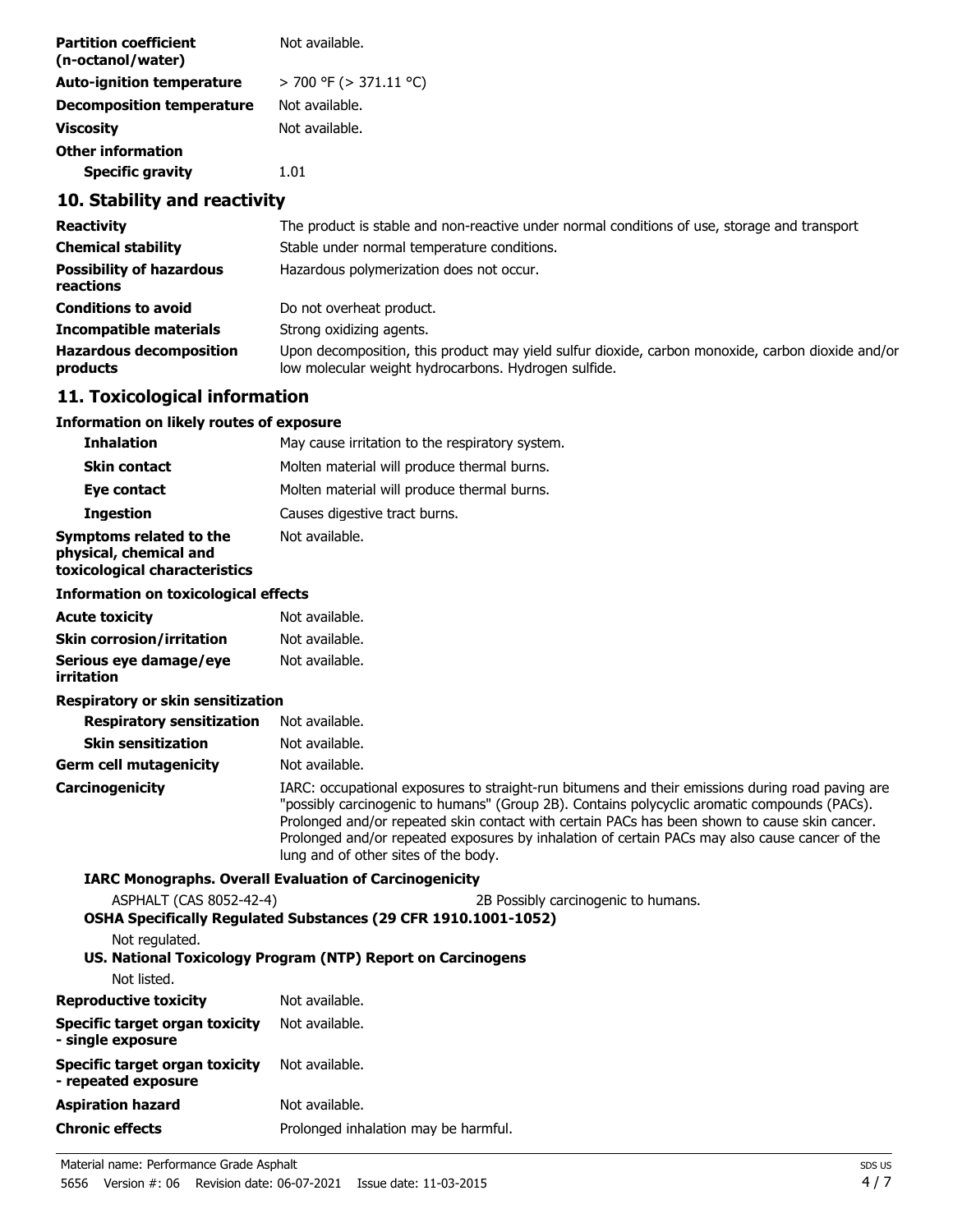# **12. Ecological information**

**Ecotoxicity** This product has no known eco-toxicological effects.

|                                  | <b>Species</b>                 | <b>Test Results</b>  |  |
|----------------------------------|--------------------------------|----------------------|--|
| HYDROGEN SULFIDE (CAS 7783-06-4) |                                |                      |  |
|                                  |                                |                      |  |
| LC50                             | Bluegill (Lepomis macrochirus) | 0.009 mg/l, 96 hours |  |
|                                  |                                |                      |  |

\* Estimates for product may be based on additional component data not shown.

| <b>Persistence and degradability</b> | Not available. |
|--------------------------------------|----------------|
| <b>Bioaccumulative potential</b>     | Not available. |
| Mobility in soil                     | Not available. |
| <b>Other adverse effects</b>         | Not available. |

# **13. Disposal considerations**

| <b>Disposal instructions</b>                    | Allow molten resin to solidify before disposal. Dispose in accordance with all applicable regulations.<br>When this product as supplied is to be discarded as waste, it does not meet the definition of a<br>RCRA waste under 40 CFR 261. |
|-------------------------------------------------|-------------------------------------------------------------------------------------------------------------------------------------------------------------------------------------------------------------------------------------------|
| Hazardous waste code                            | Not applicable.                                                                                                                                                                                                                           |
| <b>Waste from residues /</b><br>unused products | Empty containers or liners may retain some product residues. This material and its container must<br>be disposed of in a safe manner (see: Disposal instructions).                                                                        |
| <b>Contaminated packaging</b>                   | No special precautions.                                                                                                                                                                                                                   |

# **14. Transport information**

### **DOT**

| <b>UN number</b>               | <b>UN3257</b>                                                                                                                   |  |
|--------------------------------|---------------------------------------------------------------------------------------------------------------------------------|--|
| UN proper shipping name        | Elevated temperature liquid, n.o.s., at or above 100 C and below its flash point (including molten                              |  |
|                                | metals, molten salts, etc.)                                                                                                     |  |
| Transport hazard class(es)     |                                                                                                                                 |  |
| <b>Class</b>                   | 9                                                                                                                               |  |
| <b>Subsidiary risk</b>         |                                                                                                                                 |  |
| Label(s)                       | 9                                                                                                                               |  |
| <b>Packing group</b>           | ИI                                                                                                                              |  |
| <b>Special precautions for</b> | Not available.                                                                                                                  |  |
| user                           |                                                                                                                                 |  |
| <b>Special provisions</b>      | IB1, T3, TP3, TP29                                                                                                              |  |
| <b>Packaging exceptions</b>    | None                                                                                                                            |  |
| Packaging non bulk             | None                                                                                                                            |  |
| <b>Packaging bulk</b>          | 247                                                                                                                             |  |
| <b>IATA</b>                    |                                                                                                                                 |  |
| <b>UN number</b>               | <b>UN3257</b>                                                                                                                   |  |
| UN proper shipping name        | Elevated temperature liquid, n.o.s. at or above 100°C and below its flash point (including molten                               |  |
|                                | metals, molten salts, etc.)                                                                                                     |  |
| Transport hazard class(es)     |                                                                                                                                 |  |
| <b>Class</b>                   | 9                                                                                                                               |  |
| <b>Subsidiary risk</b>         |                                                                                                                                 |  |
| <b>Packing group</b>           | Not available.                                                                                                                  |  |
| <b>Environmental hazards</b>   | No.                                                                                                                             |  |
| <b>ERG Code</b>                | 9L                                                                                                                              |  |
| <b>Special precautions for</b> | Not available.                                                                                                                  |  |
| user                           |                                                                                                                                 |  |
| <b>Other information</b>       |                                                                                                                                 |  |
| Passenger and cargo            | Forbidden                                                                                                                       |  |
| aircraft                       |                                                                                                                                 |  |
| <b>Cargo aircraft only</b>     | Forbidden                                                                                                                       |  |
| <b>IMDG</b>                    |                                                                                                                                 |  |
| <b>UN number</b>               | <b>UN3257</b>                                                                                                                   |  |
| UN proper shipping name        | ELEVATED TEMPERATURE LIQUID, N.O.S. at or above 100°C and below its flashpoint (including<br>molten metals, molten salts, etc.) |  |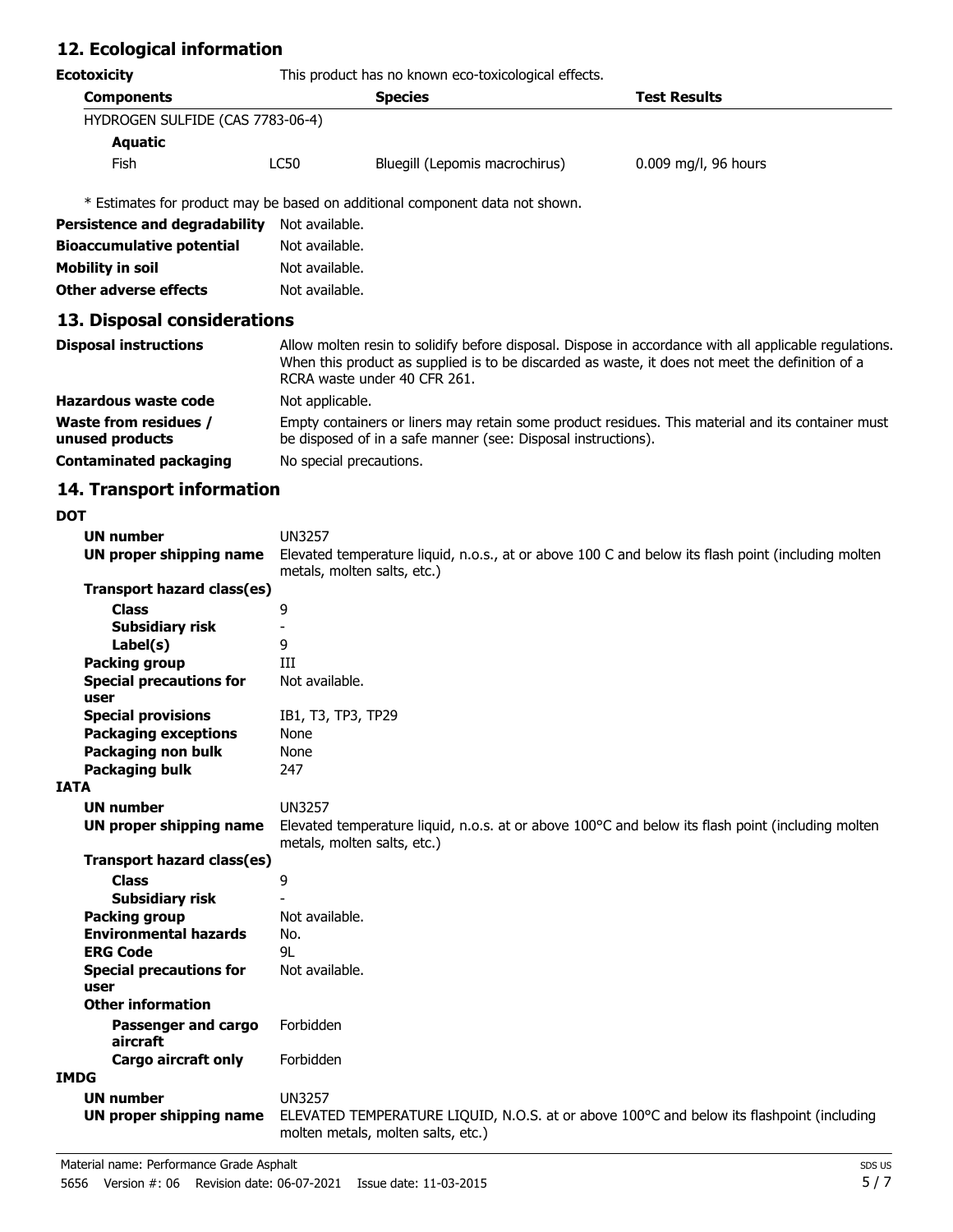| Transport hazard class(es)                                                                           |                |
|------------------------------------------------------------------------------------------------------|----------------|
| <b>Class</b>                                                                                         | g              |
| <b>Subsidiary risk</b>                                                                               |                |
| <b>Packing group</b>                                                                                 | Ш              |
| <b>Environmental hazards</b>                                                                         |                |
| <b>Marine pollutant</b>                                                                              | No.            |
| <b>EmS</b>                                                                                           | F-A, S-P       |
| <b>Special precautions for</b>                                                                       | Not available. |
| user                                                                                                 |                |
| <b>Transport in bulk according to</b> Not available.<br>Annex II of MARPOL 73/78<br>and the IBC Code |                |
|                                                                                                      |                |

**DOT; IATA; IMDG**



**Further information**

Shipping Marking: HOT. Transport by air is forbidden when shipped above 212°F (100°C). If the product is shipped at temperatures below 212°F (100°C), it is not regulated for transport by ground, air or vessel.

### **15. Regulatory information**

#### **US federal regulations**

### **TSCA Section 12(b) Export Notification (40 CFR 707, Subpt. D)**

Not regulated.

**CERCLA Hazardous Substance List (40 CFR 302.4)**

Not listed.

### **SARA 304 Emergency release notification**

HYDROGEN SULFIDE (CAS 7783-06-4) 100 LBS

# **OSHA Specifically Regulated Substances (29 CFR 1910.1001-1052)**

Not regulated.

### **Superfund Amendments and Reauthorization Act of 1986 (SARA)**

### **SARA 302 Extremely hazardous substance**

| <b>Chemical name</b>                                                                   | <b>CAS number</b> | Reportable<br>quantity<br>(pounds)     | <b>Threshold</b><br>planning quantity<br>(pounds) | <b>Threshold</b><br>planning<br>quantity, lower<br>value (pounds) | <b>Threshold</b><br>planning<br>quantity, upper<br>value (pounds) |
|----------------------------------------------------------------------------------------|-------------------|----------------------------------------|---------------------------------------------------|-------------------------------------------------------------------|-------------------------------------------------------------------|
| <b>HYDROGEN SULFIDE</b>                                                                | 7783-06-4         | 100                                    | 500                                               |                                                                   |                                                                   |
| <b>SARA 311/312</b><br><b>Hazardous chemical</b>                                       | Yes               |                                        |                                                   |                                                                   |                                                                   |
| <b>Classified hazard</b><br>categories                                                 | Carcinogenicity   | Hazard not otherwise classified (HNOC) |                                                   |                                                                   |                                                                   |
| SARA 313 (TRI reporting)<br>Not regulated.                                             |                   |                                        |                                                   |                                                                   |                                                                   |
| Other federal regulations                                                              |                   |                                        |                                                   |                                                                   |                                                                   |
| Clean Air Act (CAA) Section 112 Hazardous Air Pollutants (HAPs) List<br>Not regulated. |                   |                                        |                                                   |                                                                   |                                                                   |
| Clean Air Act (CAA) Section 112(r) Accidental Release Prevention (40 CFR 68.130)       |                   |                                        |                                                   |                                                                   |                                                                   |
| HYDROGEN SULFIDE (CAS 7783-06-4)                                                       |                   |                                        |                                                   |                                                                   |                                                                   |
| Safe Drinking Water Act<br>(SDWA)                                                      | Not regulated.    |                                        |                                                   |                                                                   |                                                                   |